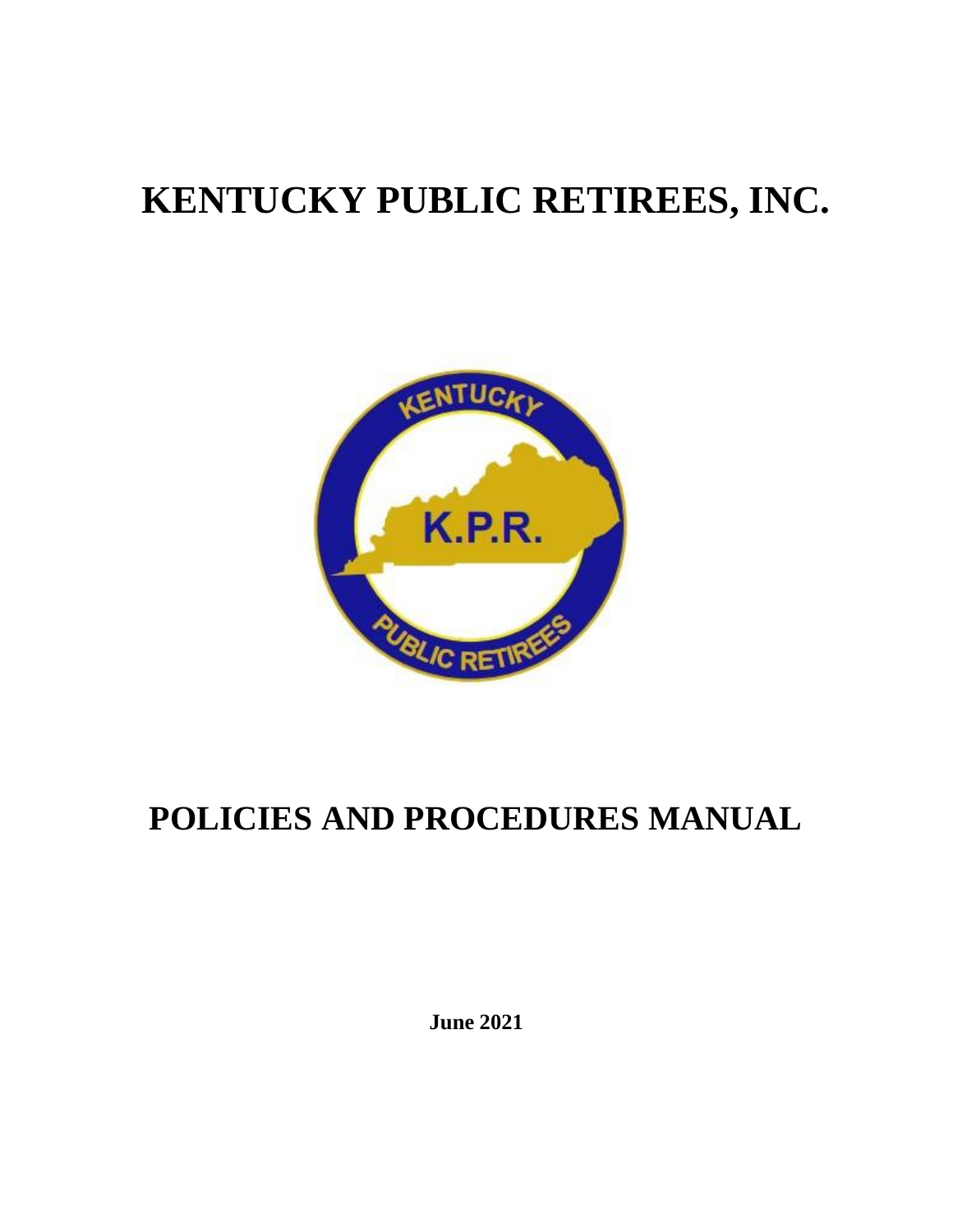## **TABLE OF CONTENTS**

| Preface    | Introduction, How to Use this Manual; Format of this ManualPreface.1                                  |
|------------|-------------------------------------------------------------------------------------------------------|
| Chapter 1  | Articles of Incorporation of Kentucky Public Retirees, Inc. 1.1                                       |
| Chapter 2  |                                                                                                       |
| Chapter 3  |                                                                                                       |
| Chapter 4  | History--Initial Incorporators; Presidents and Year(s) of Service; 4.1<br>Harry Lee Waterfield Awards |
| Chapter 5  |                                                                                                       |
| Chapter 6  |                                                                                                       |
| Chapter 7  |                                                                                                       |
| Chapter 8  |                                                                                                       |
| Chapter 9  |                                                                                                       |
| Chapter 10 | Dissolving a Chapter; Revoking a Chapter Charter                                                      |
| Chapter 11 |                                                                                                       |
| Chapter 12 | Confidentiality of Members' and Prospective Members' Information;<br>Presentation about KPR           |
|            |                                                                                                       |
| Chapter 14 |                                                                                                       |
| Chapter 15 | KPR Leaders' Swearing-in and Code of Ethics Information Chart 15.4                                    |
| Chapter 16 |                                                                                                       |